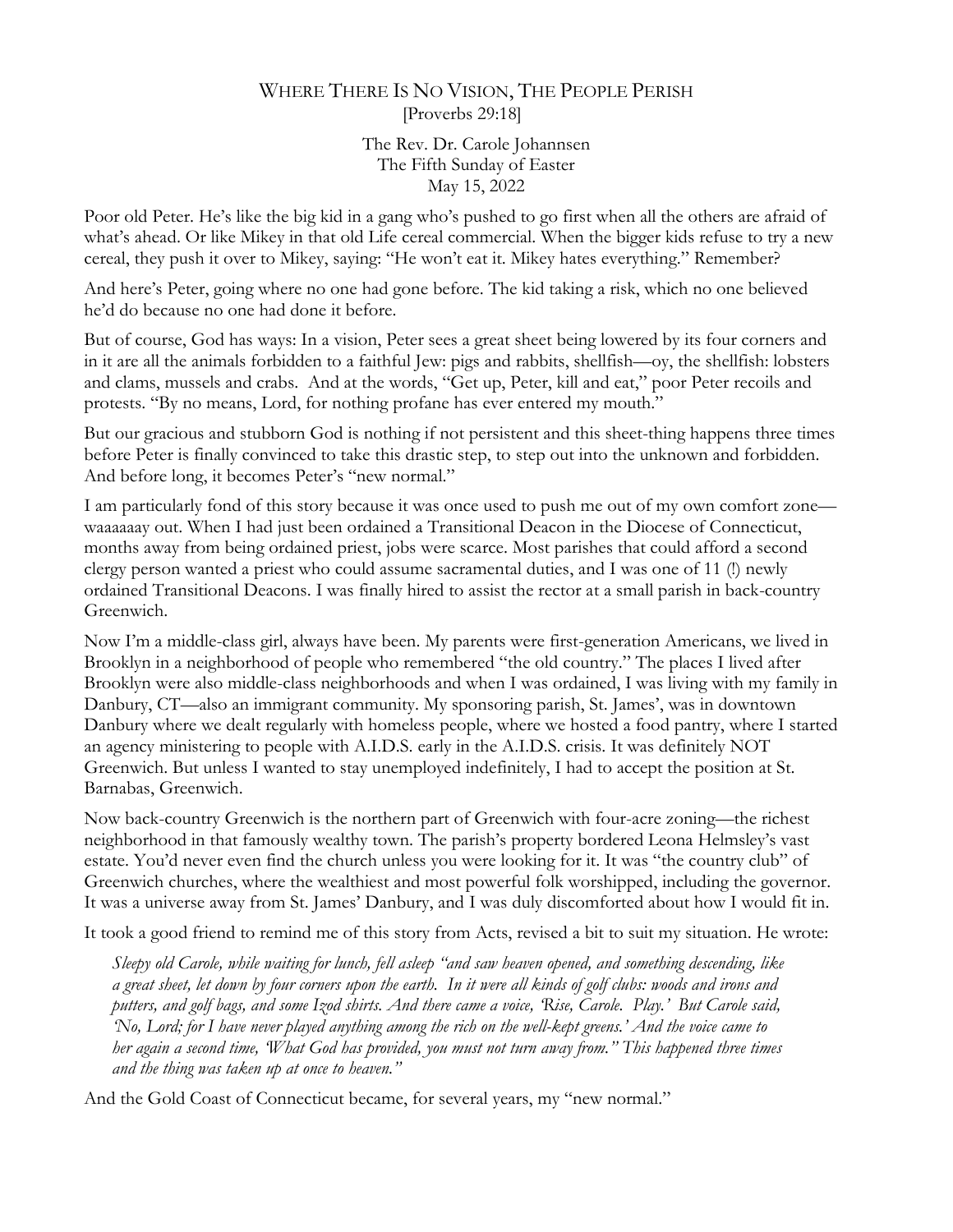Now I know I'm preaching to the choir here because you folks have gone through a huge adjustment in your church and its worship in the last few years. But think back about 10 years: if you had a vision then of a great sheet coming down from heaven, held by its four corners, holding a sign that said, "Grace Church, formerly St. Paul's, formerly Trinity" with a tumble of electronic stuff that clattered as it fell, and God said, "Dear Ones, get up and join together." You might have said back to God, "Oh no, Lord, for we are *separate* and *different* and we LIKE it that way—and by the way, we don't even know what that electronic stuff is." But the sheet kept coming down, and God kept directing you until you finally moved out of that infamous comfort zone into which we'd all rather snuggle and went where God led you—into a "new normal."

That phrase, "new normal," has been used a lot lately to convince us that we need to get used to living with things we'd rather forget: to living with COVID because it's not going away anytime soon. And climate change and the drought and fires, the storms and floods that go with it. Some of our "new normal" has been with us for a long time but we've not been forced to notice it, like war and aggression—Ukraine being only the latest. Then there's poverty and starvation, gun violence, racism, and the disabling ever-rising cost of living. They're not new, but perhaps more newly noticed.

My move from a middle-class city church to a wealthy country church was nothing compared to Peter's venture into the Gentile world. History-changing though that was, it was still more doable than the enormous, overwhelming world situations that confront us now. If only we could each take a nap and see a vision of a sheet with all the answers come down upon us. If only.

Some of you may remember the 1977 film, *O God*, where George Burns plays the tennis-shoe wearing deity and John Denver plays a grocery store produce manager named Jerry Landers. In one of the most poignant scenes in the movie, Jerry and God meet up in Jerry's bathroom. Now, God had been hanging around, trying to talk to Jerry, but Jerry—a cynical young man angry at the condition of the world thinks he's just some nutty old fool. In the bathroom scene, the two come face-to-face and Jerry finally begins to believe that God *is* who he says he is. Jerry asks God why he chose this particular time to make an appearance.

God says, "Well, I made the world to work."

Jerry says, "Well if you've read the papers lately, you'll see that it ain't working!"

God says, "I don't think it's working either. I think it's falling apart."

And Jerry asks God, "Why don't you do something about it?"

And God says, "Why don't *you* do something about it? It's your world!"

Jerry says to God, "But we need help!"

And God says, "That's why I gave you each other."

Ben Franklin said the only sure things in the world are death and taxes. I would add that *change* is just as certain, both for the better and the worse. But … that's why God gave us each other. Soon you will welcome a new priest to your new-ish parish and despite the hard work of your excellent Search Committee, that priest will come with personal history and visions that differ from yours. And you will work toward a common vision because that's what you do when God gives you each other.

There is much in the world that we can impact for the better: we can work to reduce our personal carbon footprint, we can contribute to support Ukrainian refugees, we can affect the messiness of our political system with our voices and our votes, and we can, *and should,* teach our children well.

The poet Jane Kenyon wrote, *"God does not leave us comfortless."* And George Burns reminded us that to face the world's change and messiness, God gave us each other. Change will come, for better or for worse, but we're meant to face it together, to cope together and to celebrate together.